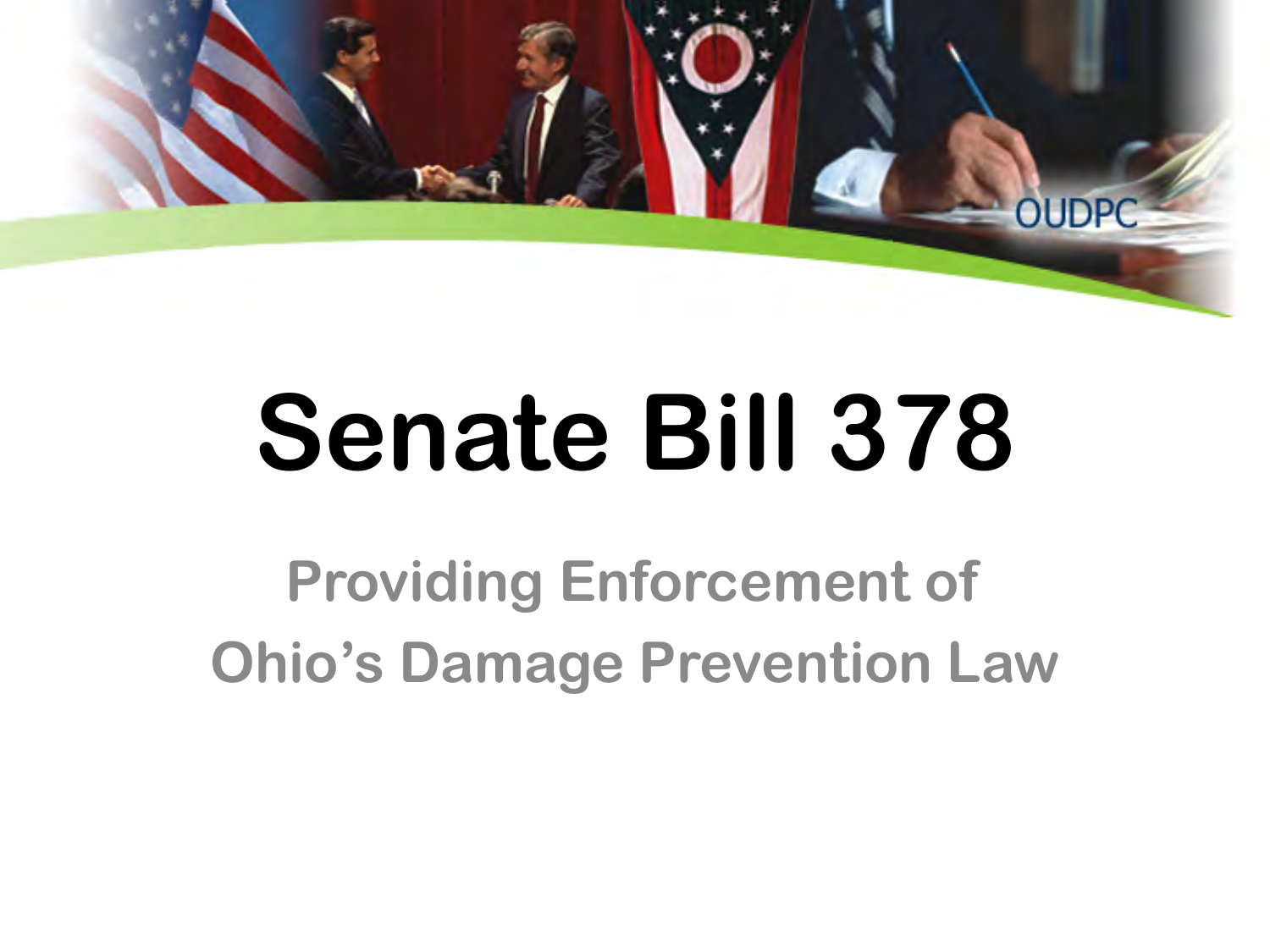## **Background…**

- **Ohio Underground Damage Prevention Coalition (OUDPC) formed in 2011**
- **House Bill 458 signed into law by Governor Kasich in December 2012**
- **Senate Bill 378 introduced in October 2014**
- **Senate Bill 378 passed by House and Senate and signed by Governor Kasich in December 2014**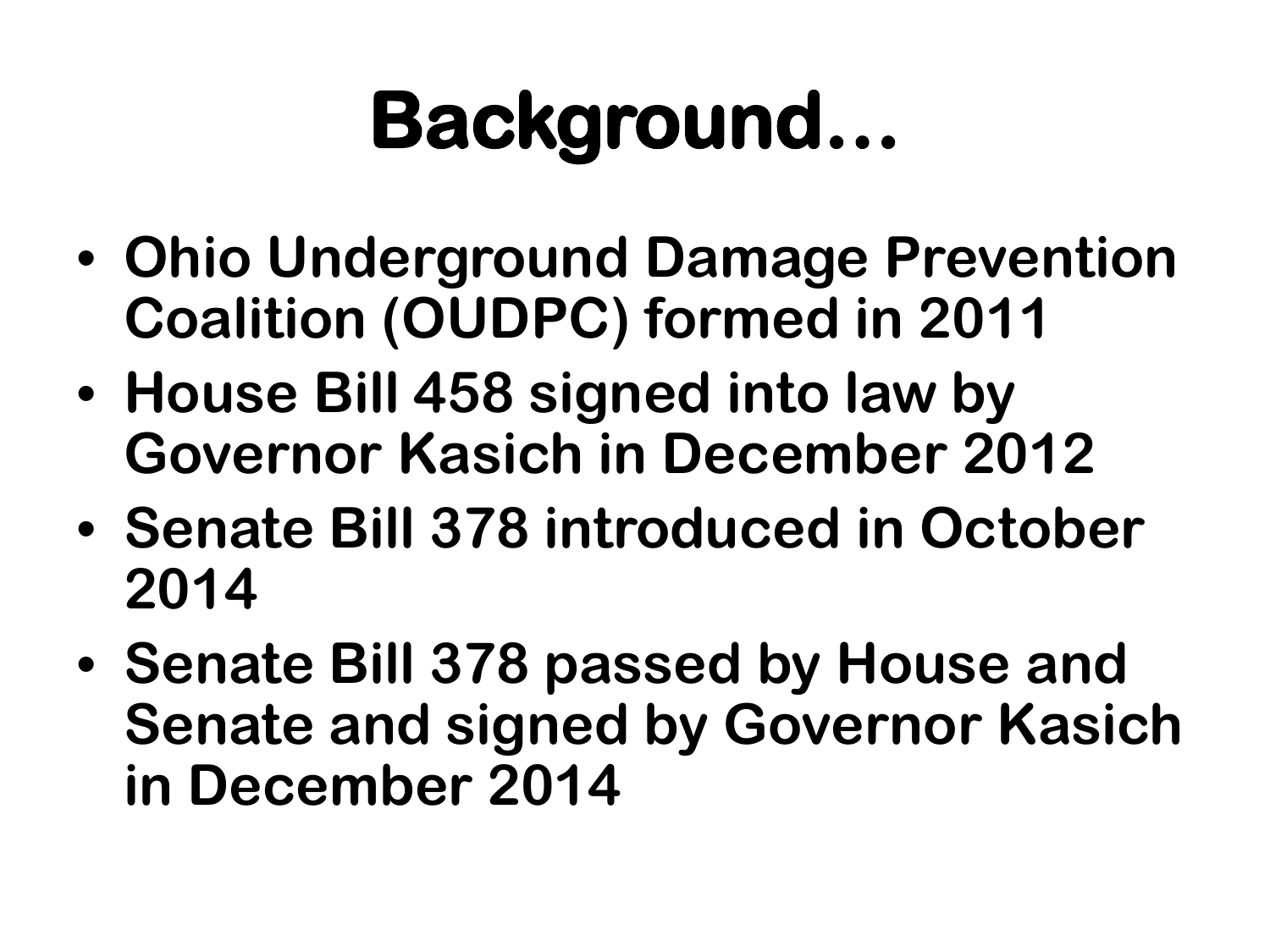#### **What is Senate Bill 378?**

#### **Senate Bill 378 provides for the enforcement of Ohio's underground damage prevention laws**

**It will become active on January 1, 2016**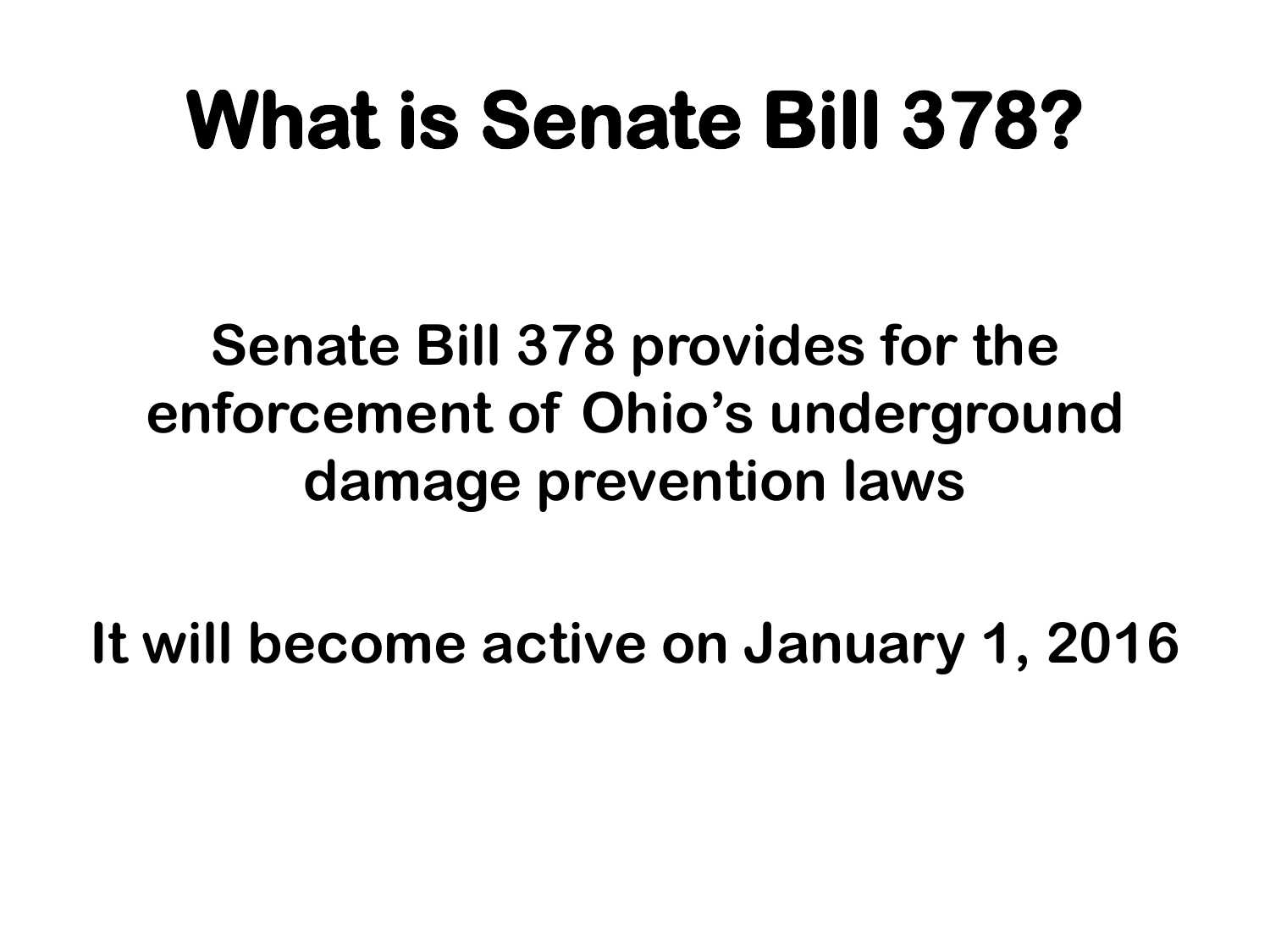### **What will be enforced?**

**Most sections of Ohio's damage prevention law will be enforced…**

#### **153.64; divisions (A) and (B) of 3781.26; sections 3781.27 and 3781.28 to 3781.32; Chapter 4913**

**SB 378 will only determine whether or not a compliance failure of one of these sections has occurred – any liability related to a damage must be determined within a court of law**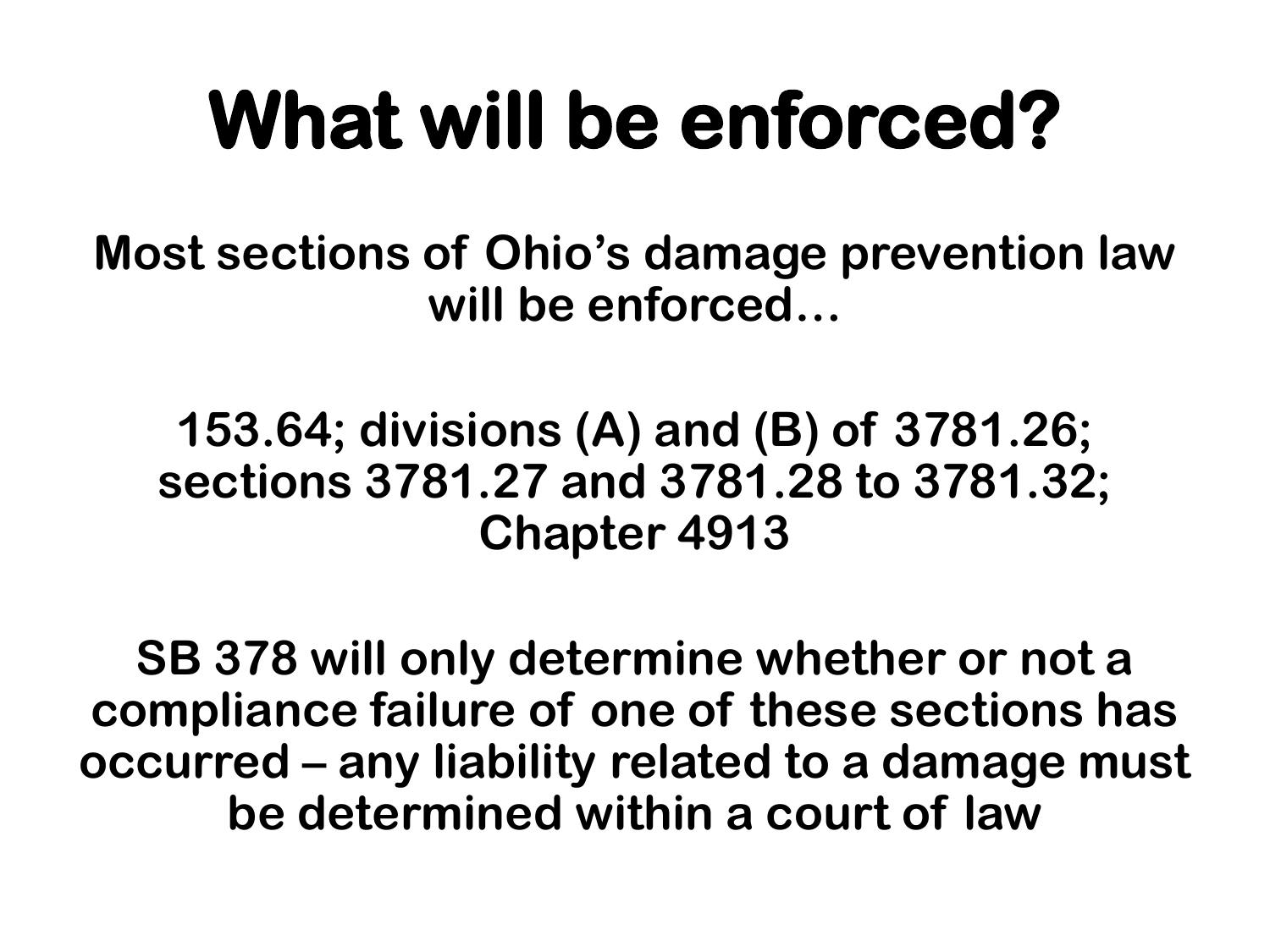#### **How will the enforcement process work?**

- **Complaint driven process**
- **"Aggrieved party" may file request for inquiry with the PUCO within 90 days**
- **PUCO will notify the alleged responsible party and gather information**
- **PUCO will forward all information to the Underground Technical Committee (UTC)**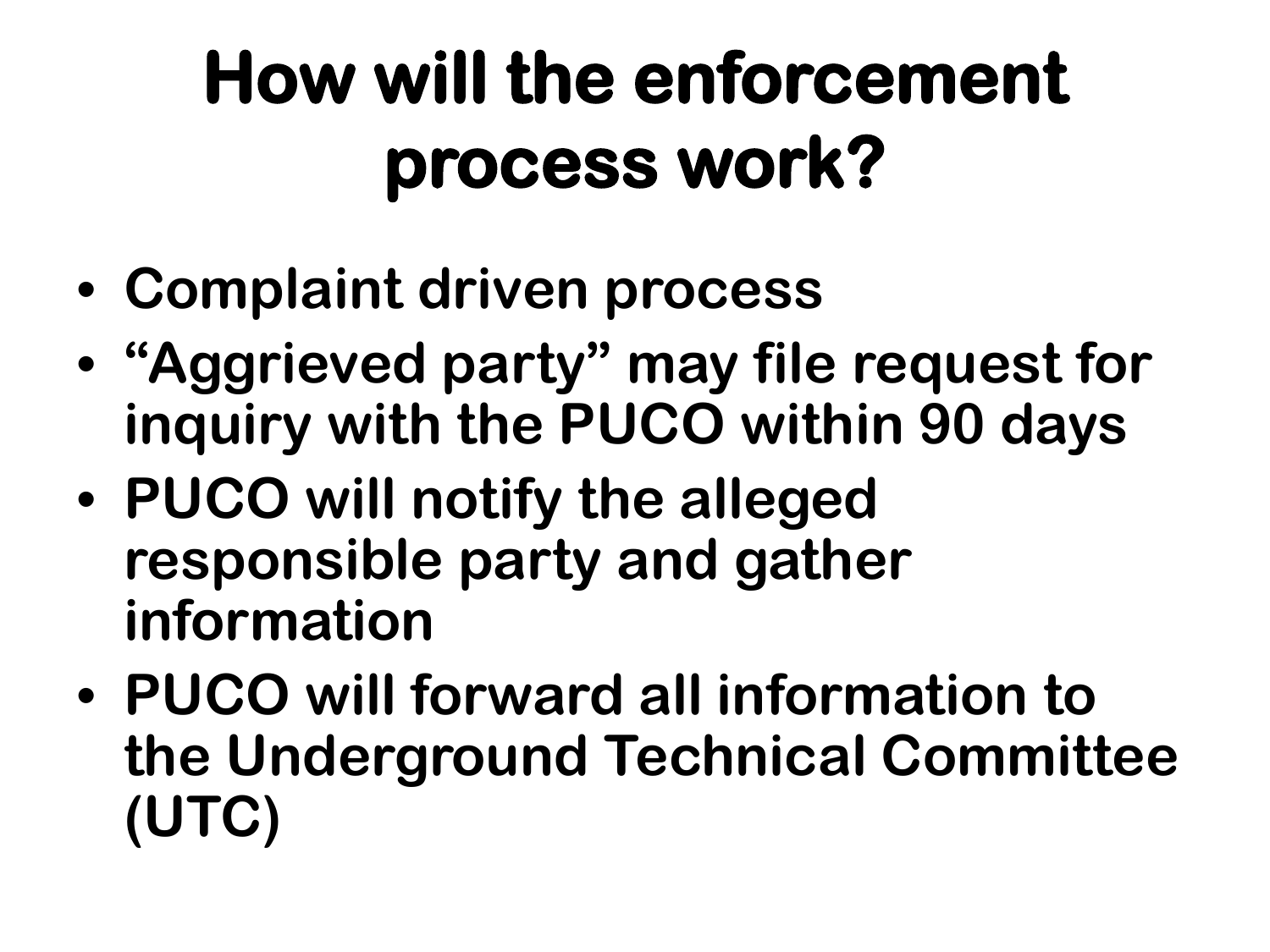# **What is the UTC?**

- **A group of 17 industry experts tasked with reviewing all reported compliance violations**
- **Representatives will be appointed by the state legislature and Governor**
- **The purpose of the UTC is to provide industry knowledge and insight during the review of reported violations**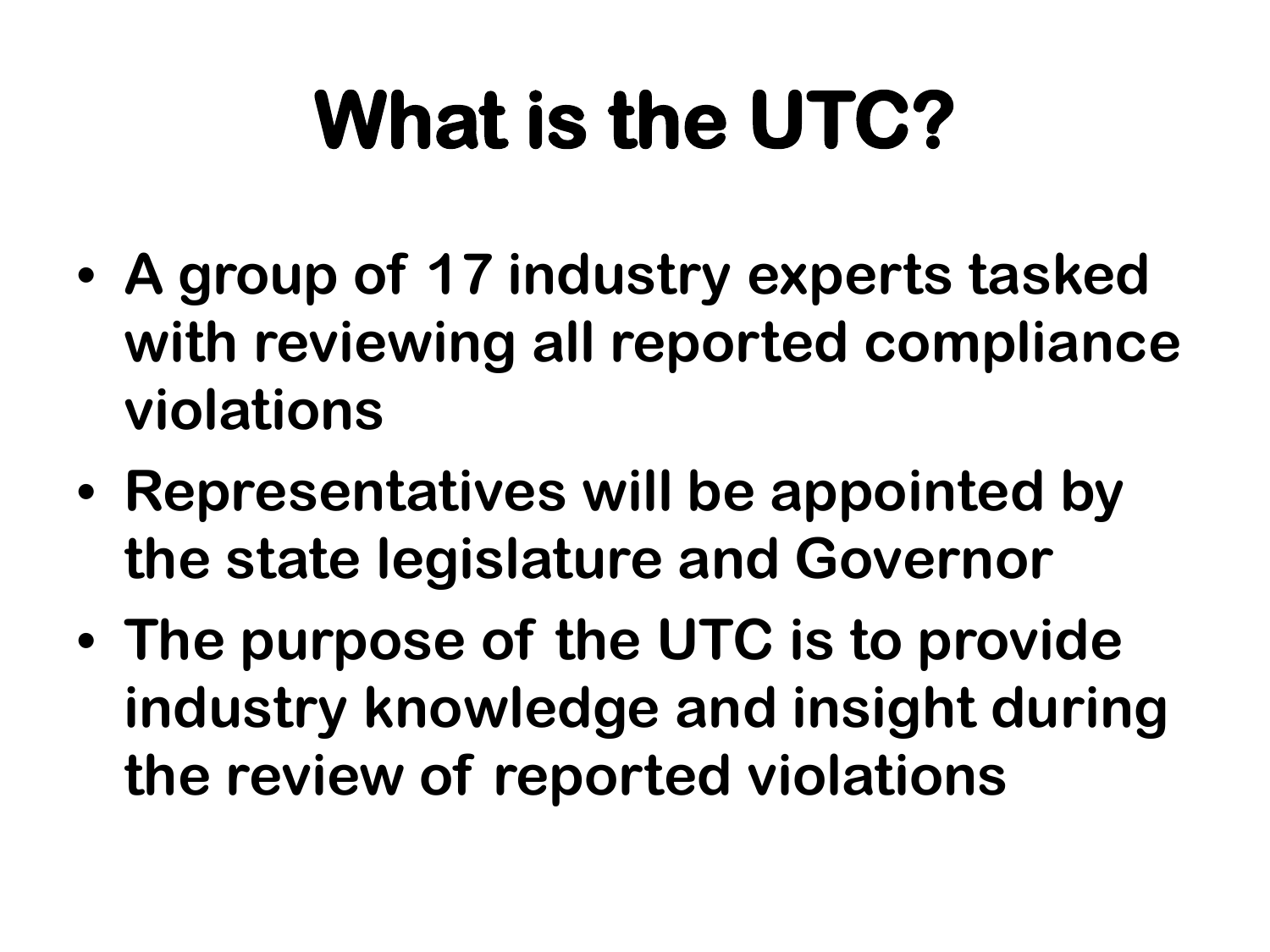#### **What is primary function of the UTC?**

**The UTC is tasked with reviewing all reports submitted to them by the PUCO and determining whether or not a compliance failure occurred**

> **The PUCO must enforce all recommendations of the UTC**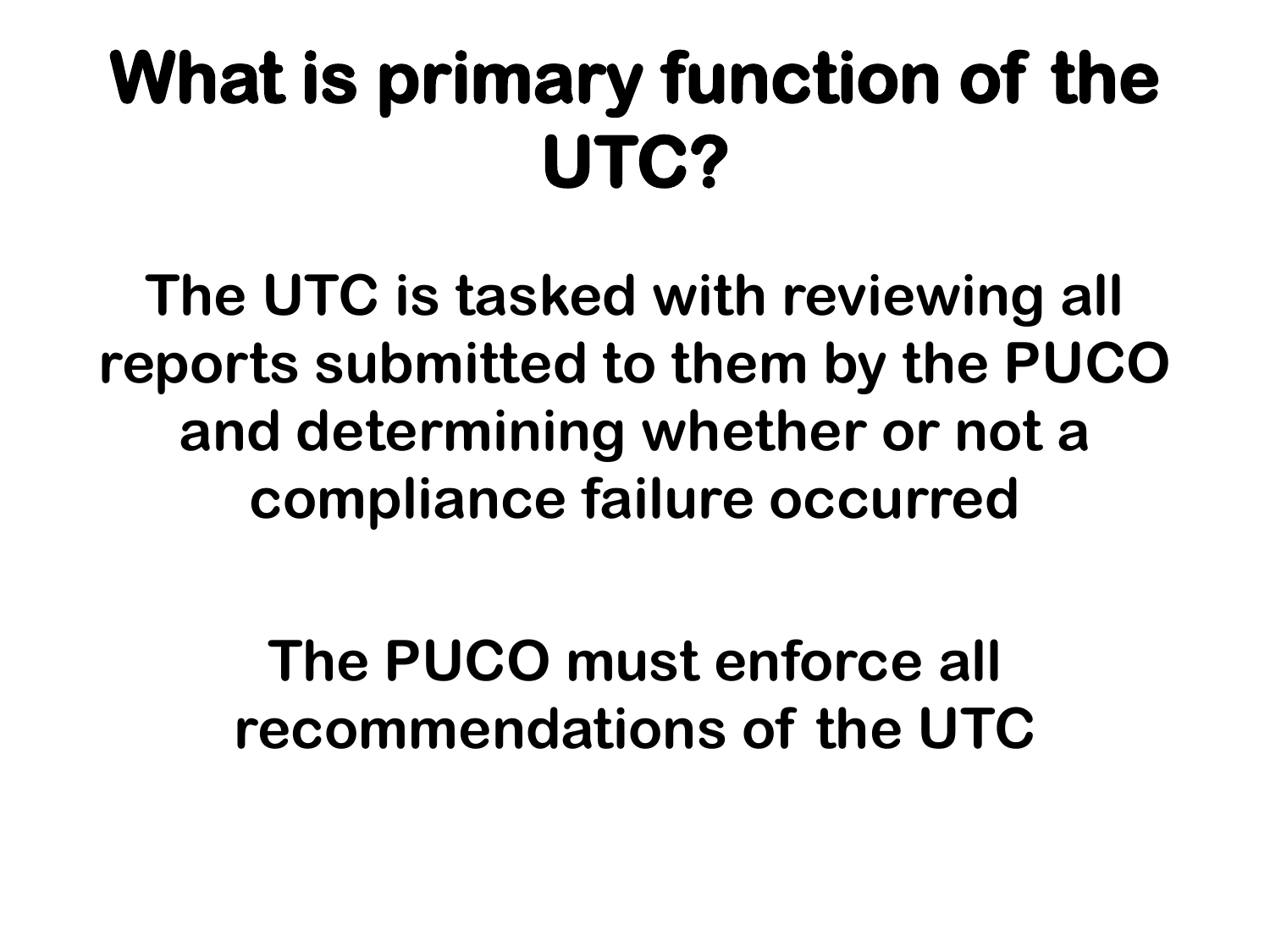#### **What are the fines/penalties for non-compliance?**

- **1st time violations training/education requirement, fine of up to \$2500 or combination of both**
- **2nd time violations training/education requirement, fine of up to \$5000 or combination of both**
- **"Persistent Noncomplier" – PUCO may impose fine of up to \$10000**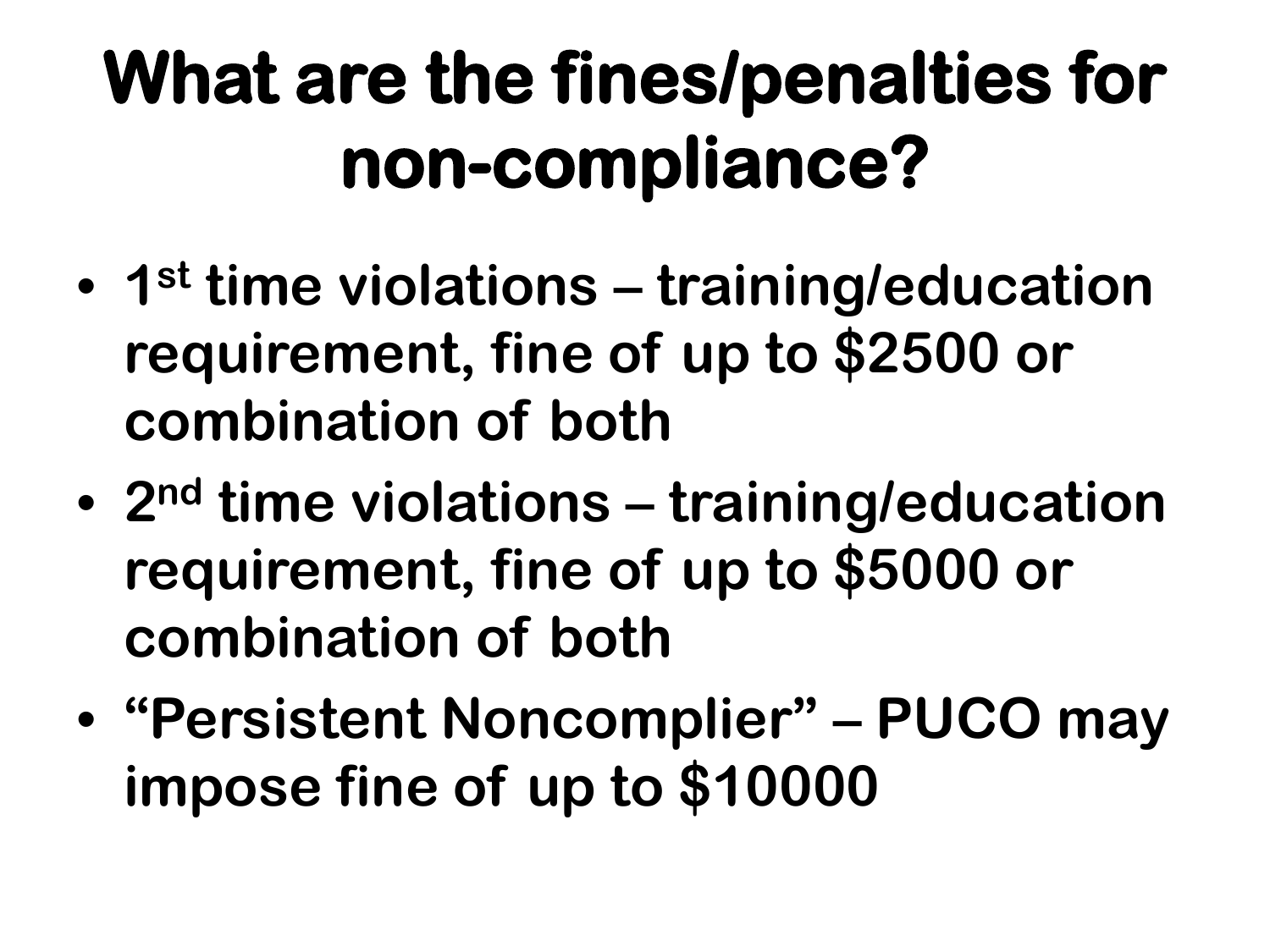#### **What if I disagree with the finding of the UTC?**

- **The aggrieved party or the alleged responsible party may file for reconsideration with the PUCO within 30 days**
- **If a reconsideration is filed, the PUCO will review the finding of the UTC and may hold a hearing**
- **PUCO will affirm, reject or modify finding**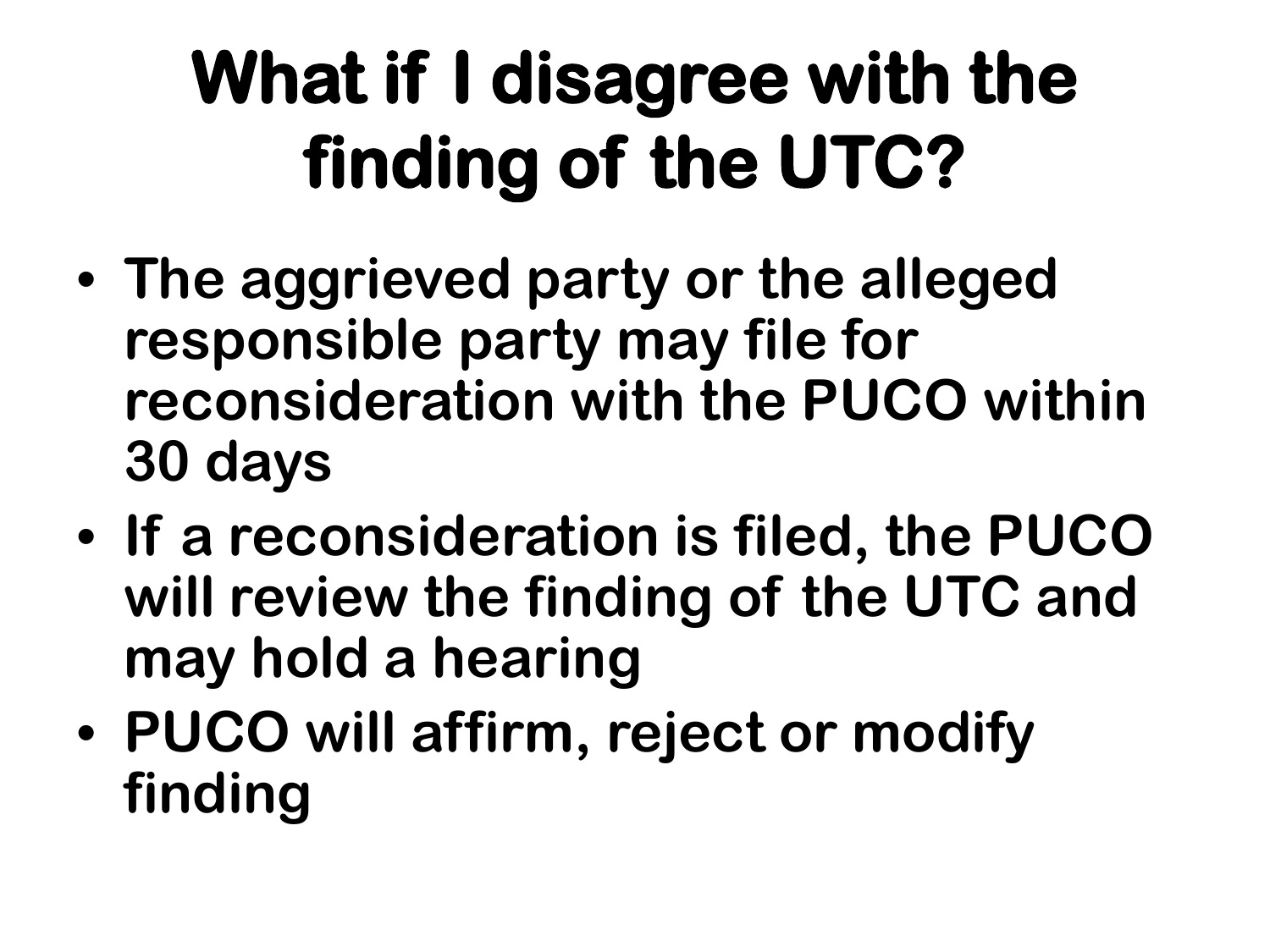#### **How will the enforcement process be funded?**

**All utilities, commercial excavators, developers and designers who participate in the one-call system will pay an annual registration fee not to exceed \$50 to the PUCO**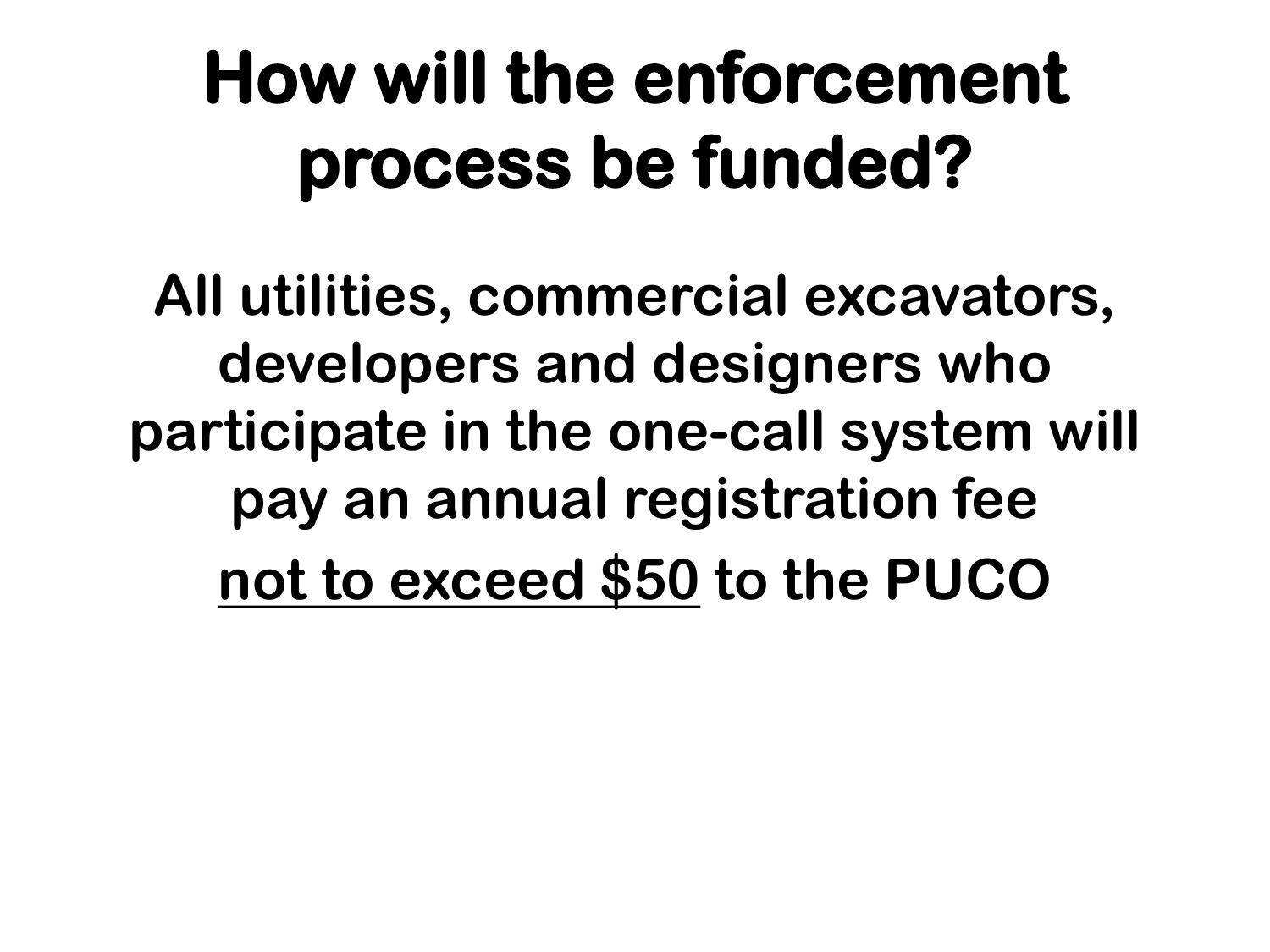#### **What happens to the monies collected as a result of the fines?**

**All fines collected will be deposited into the underground facilities protection fund and used solely to fund grants for underground utility damage prevention education awareness programs**